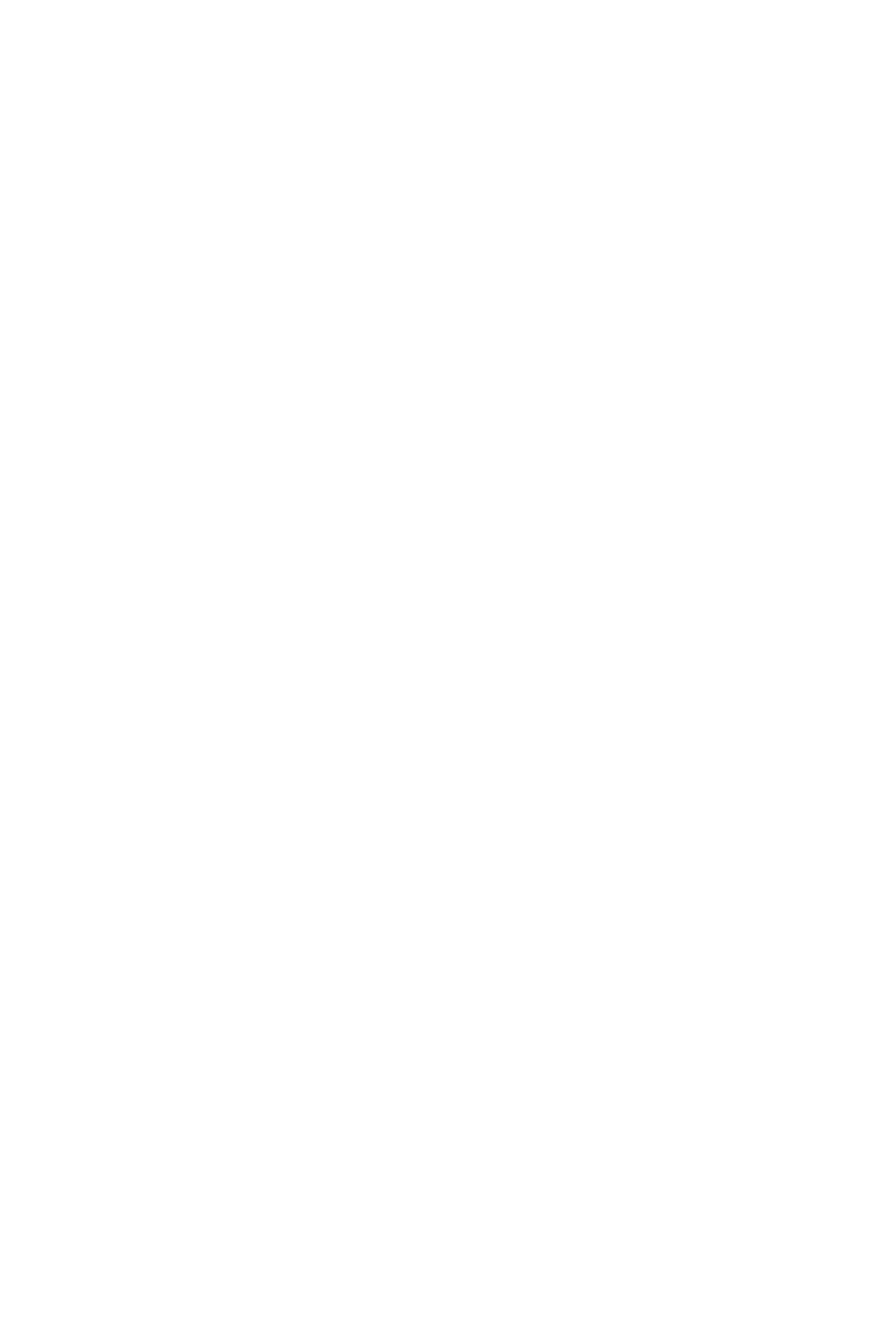**Telling Incest** Narratives of Dangerous Remembering from Stein to Sapphire

Janice Doane and Devon Hodges

**ANN ARBOR** THE UNIVERSITY OF **MICHIGAN PRESS**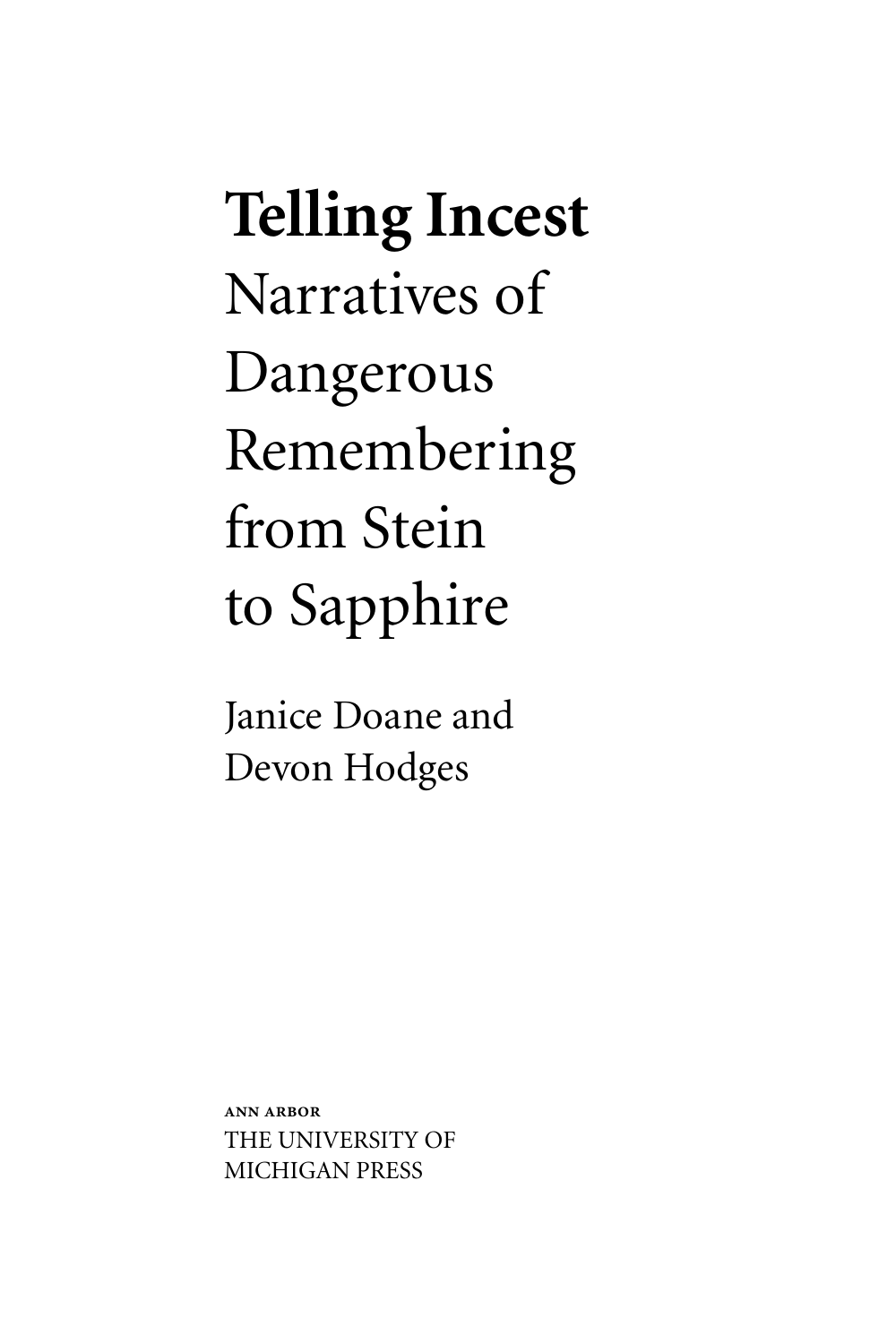Copyright © by the University of Michigan 2001 All rights reserved Published in the United States of America by The University of Michigan Press Manufactured in the United States of America  $\circledcirc$  Printed on acid-free paper

2004 2003 2002 2001 4321

No part of this publication may be reproduced, stored in a retrieval system, or transmitted in any form or by any means, electronic, mechanical, or otherwise, without the written permission of the publisher.

*A CIP catalog record for this book is available from the British Library.*

Library of Congress Cataloging-in-Publication Data

Doane, Janice L.

Telling incest : narratives of dangerous remembering from Stein to Sapphire / Janice Doane and Devon Hodges.

p. cm. Includes bibliographical references and index. ISBN 0-472-09794-6 (Cloth : alk. paper) ISBN 0-472-06794-X (pbk. : alk. paper) 1. Incest. 2. Incest in literature. I. Hodges, Devon L., 1950– II. Title. HV6570.6 .D63 2001 306.877—dc21 2001002649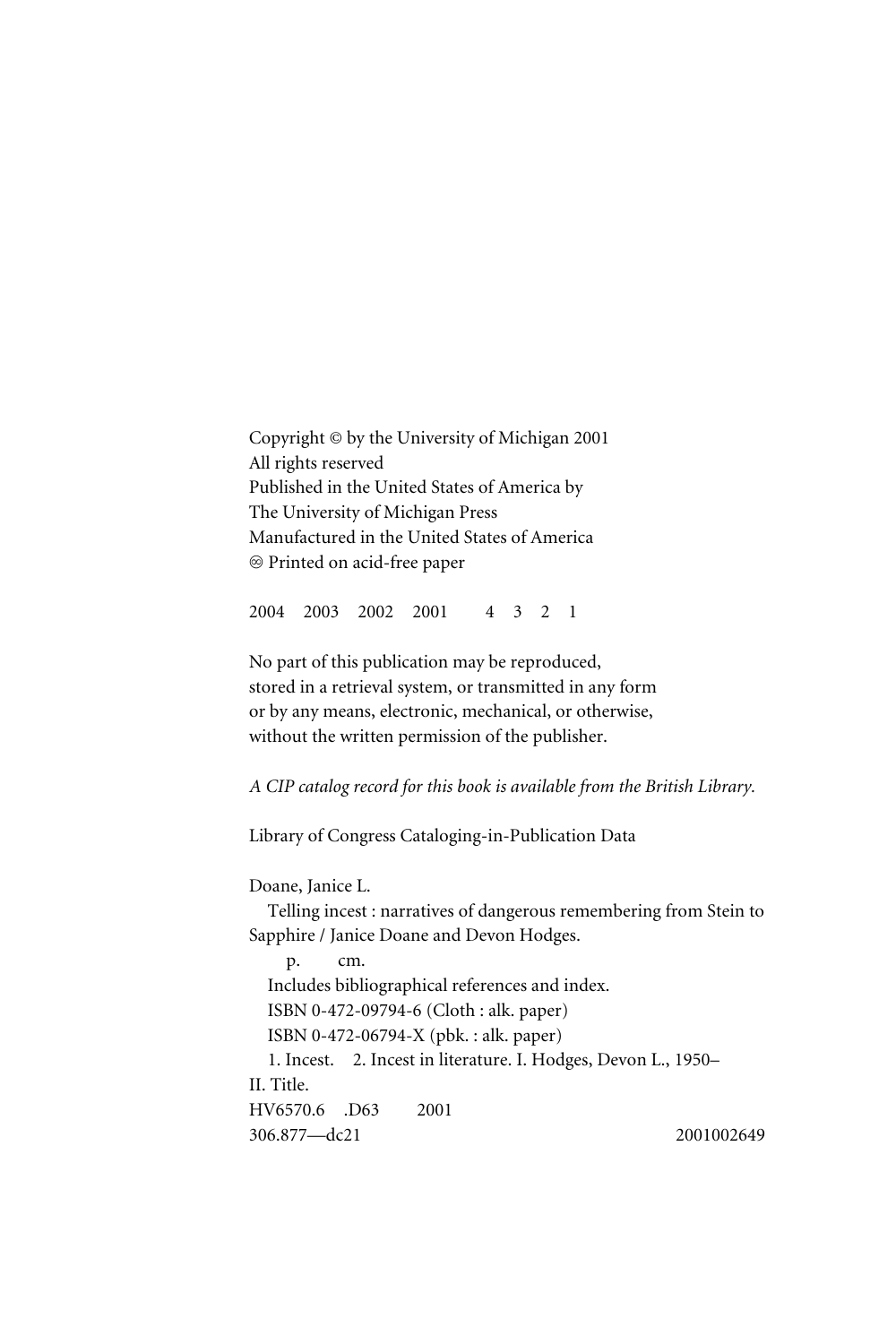A small gift in exchange for large ones—

To Bill and Camille —Jan

To David and Laurel —Devon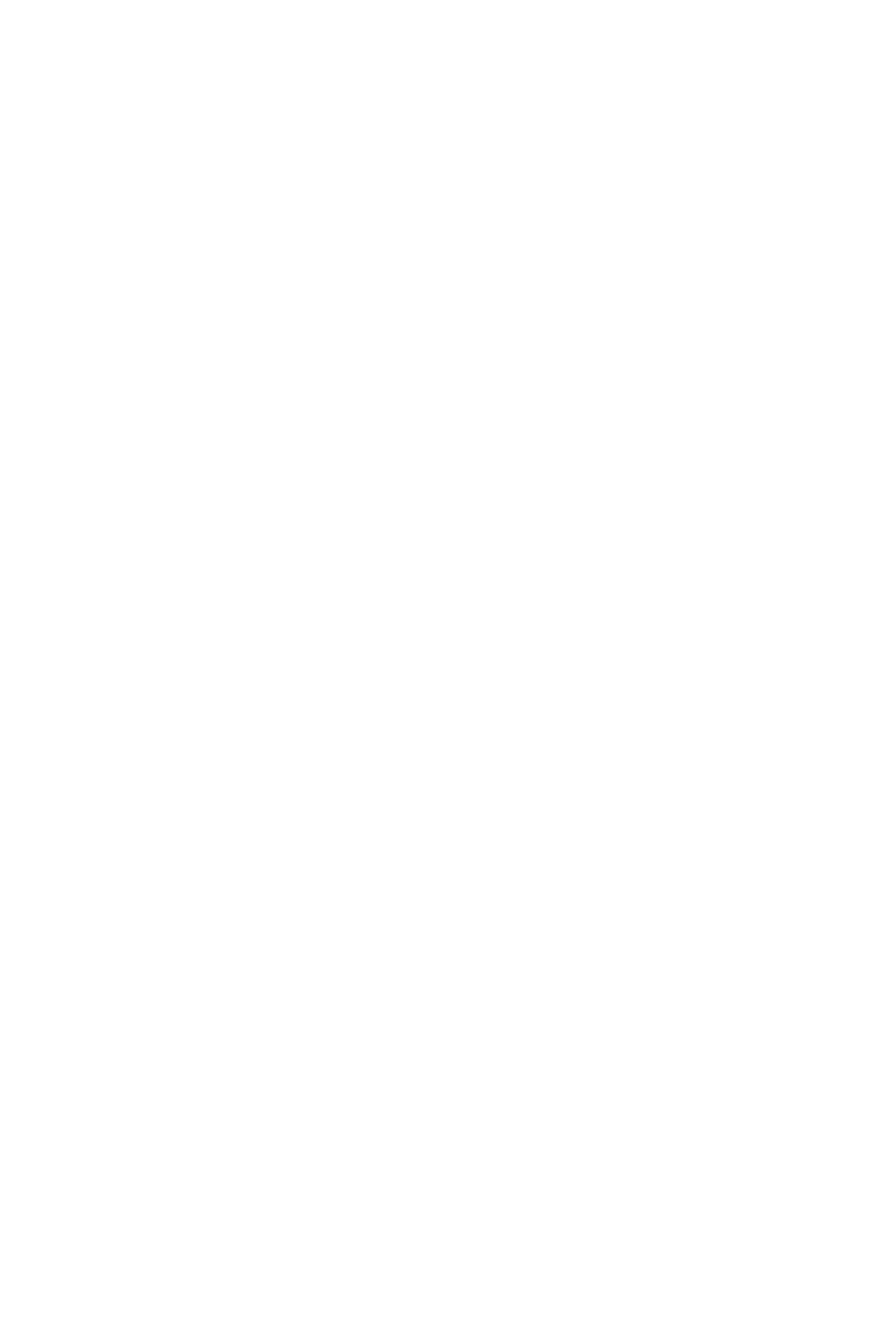## Acknowledgments

This book was authored by Janice Doane and Devon Hodges, Inc. Incorporated in our work are the contributions of a large group of friends and colleagues. From the beginning, Tania Modleski encouraged us onward. Zofia Burr, Dina Copelman, Sandy Grayson, Carol Lashof, and Alok Yadav read the book in whole or in part, asking probing questions and making productive suggestions. Thorell Tsomondo provided stimulating conversation that helped keep the book going, then read a draft at the start of a busy term. Michelle Massé, after reading the manuscript, sent us meticulous, insightful comments. To these friends, generous and scrupulous scholars all, we owe a lasting debt.

Devon Hodges would also like to thank the National Endowment for Humanities for a fellowship that gave her time for research and writing. She also is grateful for a study leave from George Mason University. And to the other friends who have shared the travails and triumphs associated with the writing of this book—especially, Carmela Ciuraru, Lorna Irvine, Rosemary Jann, Deborah Kaplan, Barbara Melosh, Eileen Sypher, and Ellen Todd—she offers heartfelt tribute.

Janice Doane adds her thanks to Saint Mary's College for a sabbatical in spring 1999 and for the generous support provided by the Faculty Development Fund. Thanks also to the librarians at the College, especially Sharon Walters, for their help with research. The "Gang of Four" listened, advised, and celebrated; their friendship was a source of sustenance in every way.

LeAnn Fields, our editor, has been constant and constantly helpful. We greatly appreciate her confidence in our work. Two anonymous readers also provided wonderfully useful feedback. Their comments made revision less daunting. Acknowledgment is also made to the following: Hacking, Ian; *Rewriting the Soul: Multiple Personality and the Science of Memory.* Copyright © 1995 by PUP. Reprinted by permission of Princeton University Press. Passages from Gertrude Stein's *The Making of Americans* are reprinted by permission of the Estate of Gertrude Stein.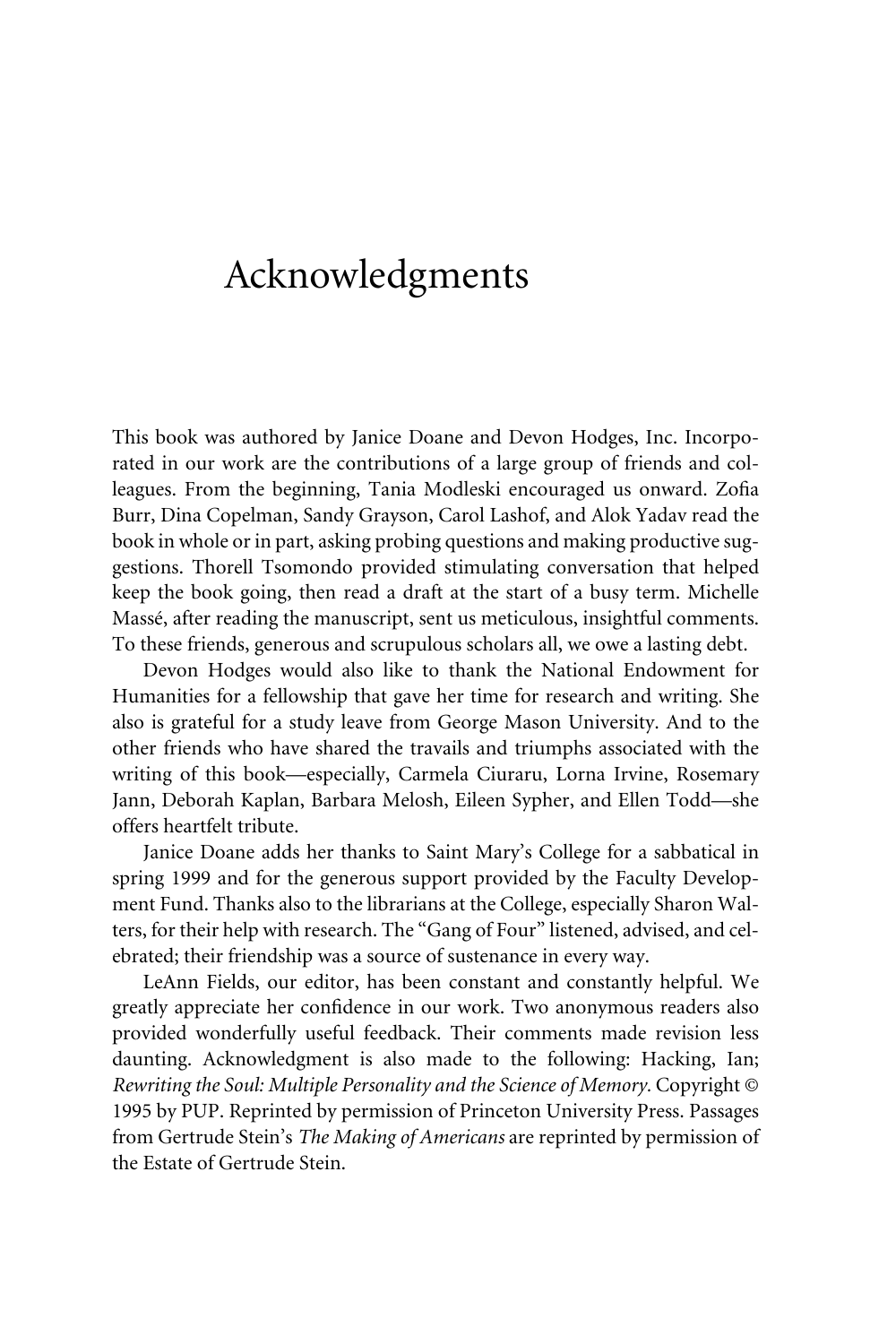## viii Acknowledgments

Finally, we gratefully acknowledge the support of our family members— Alex, Cecily, Eric, Jim, Sara, and Tristan. Our long and sustaining collaboration has thrived on their love and encouragement. For that collaboration, we also thank each other. After twenty-five years, we still find friendship to be a profound source of feminist practice and scholarship.